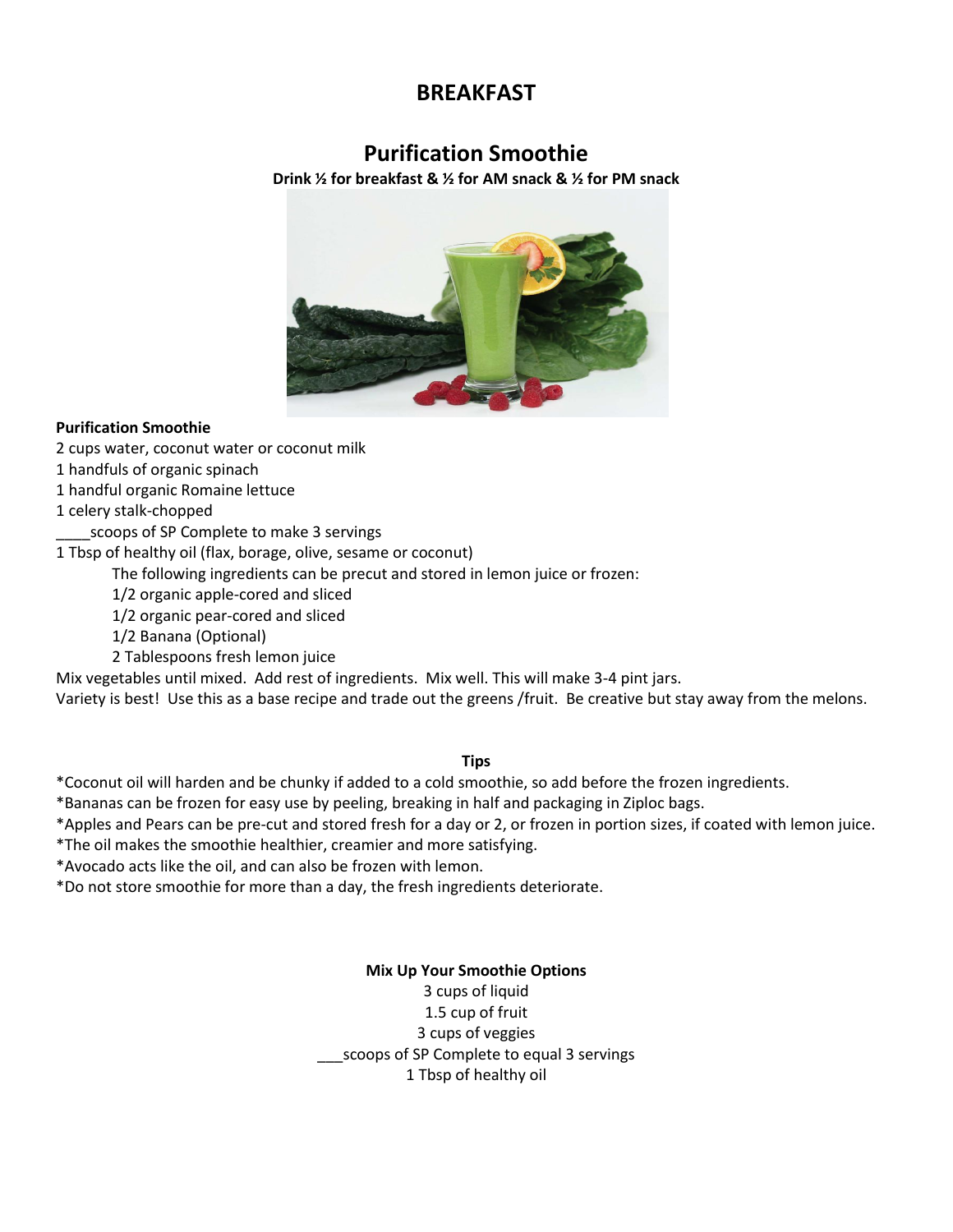# **LUNCH**

# **Salad Instructions:**

Mix up your Salad with these ingredient options: Base: Mixed greens, spinach, Veggie Toppings: Celery, Carrots, Radishes, Cucumbers, broccoli, cauliflower, broccoli slaw, snow peas Grape tomatoes, mushrooms, peppers, bean sprouts, Other leftover cut veggies from dinner recipes

Salad Dressing: 1 tablespoon Dijon mustard 2 tablespoons balsamic vinegar ¼ cup olive oil Sea salt and pepper

# **DINNERS**

# **Day 1: Layered Mexican Bowl**

# **Layered Mexican Bowl Serves 2**

Layer 1: ½ lb Ground Beef (cooked)

1 Organic can of Black beans – rinsed & drained

½ Onion chopped

1 Avocado diced

2 Tomatoes chopped

½ c Lettuce shredded

6 Olives

¼ cup Cilantro

Layer 9: Lime Juice

# **Day 2: Turkey Breast & Roasted Veggies**

Simple Herb and Garlic Roasted Turkey Breast Prep time 5 mins Cook time 45 mins Total time 50 mins Ingredients

- $\bullet$  3 pound turkey breast, bone in, skin on
- 2 cloves garlic, minced
- $\bullet$  1 teaspoon dried thyme
- 1 teaspoon dried rosemary
- 1 teaspoon dried sage leaves
- 1 teaspoon salt
- $\frac{1}{2}$  teaspoon ground black pepper
- 2 tablespoons extra virgin olive oil

Instructions

- 1. Preheat the oven to 350 degrees. Rinse the turkey and pat it dry.
- 2. Combine the garlic, herbs, salt, pepper, and olive oil in a small bowl. Rub the mixture all over the turkey, top to bottom, and underneath the skin. Place in a roasting pan or a rimmed baking sheet. No rack required.
- 3. Roast at 350 degrees for 45 minutes to one hour, or until an instant read thermometer inserted into the thickest part of the breast, without touching bone, reaches 165 degrees.
- 4. Cover the turkey with foil and allow it to rest for at least 10 minutes. Carve and serve!

#### **Notes**

For best results, rub the turkey breast and leave out at room temperature for about one hour prior to roasting. This way, it will cook much more evenly. Use the drippings to make a pan gravy if you wish. The meat will be plenty moist without it, so the choice is yours! I used the convection roast feature on my oven at 325 degrees. If you don't have convection, simply roast at 350 degrees. Fresh herbs may be substituted for dried -- use about 1 tablespoon of each.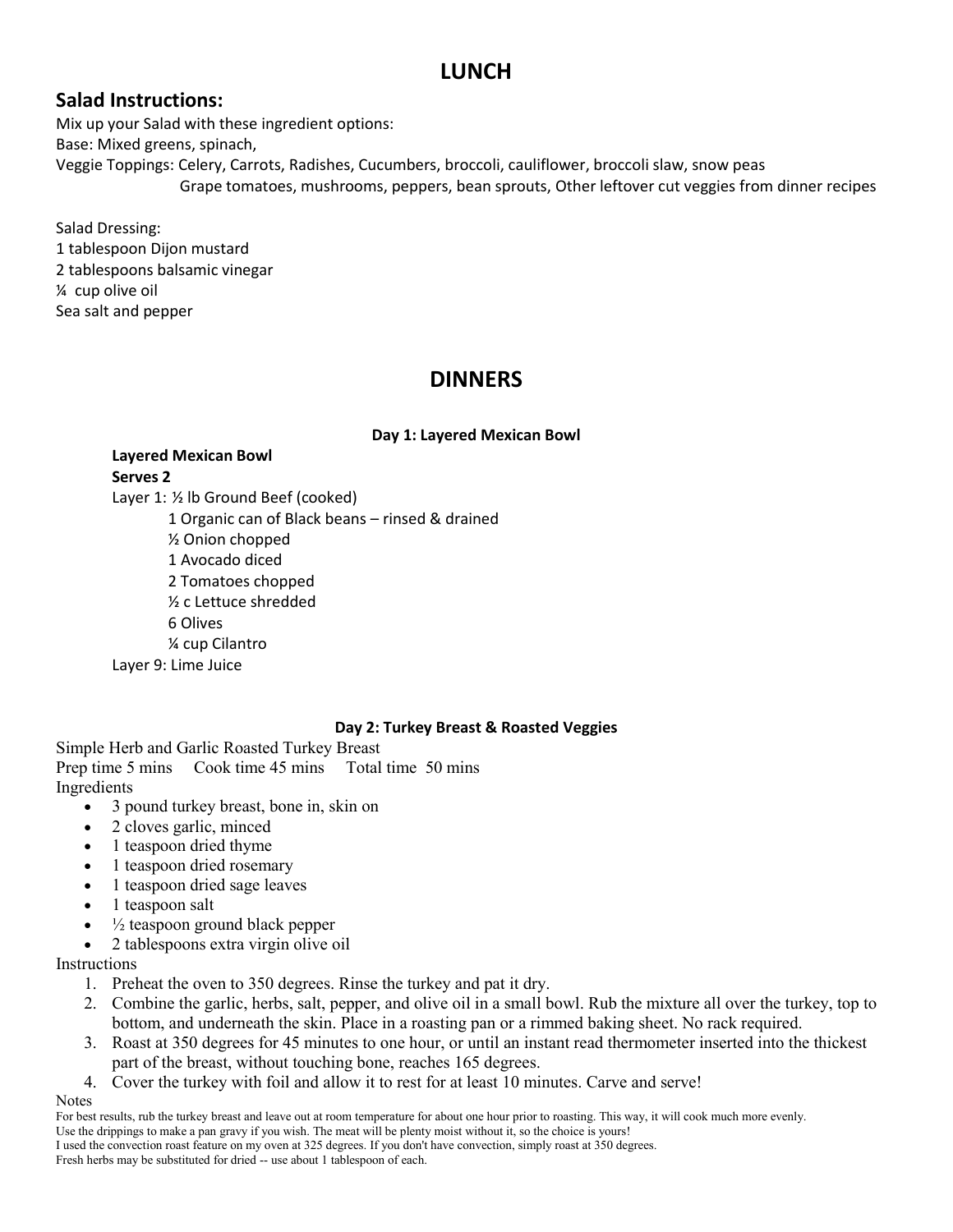#### **Roasted Cauliflower and Brussels Sprouts**ƒ

1 medium cauliflower, cut into 1-inch florets 2 cups Brussels sprouts, ends trimmed, halved 4 tablespoons olive oil 3 cloves garlic, mince 1 1/2teaspoons fresh rosemary, chopped (or ½ teaspoon dried rosemary) Sea salt and pepper Preheat oven to 450 F. In a large bowl, combine all ingredients. Mix well. Spread vegetables in single layer on large baking sheet. Roast until vegetables are crisp-tender and beginning to brown at

the edges, about 20 minutes. Serves 3



#### **Day 3: Stuffed Mushrooms**

#### **Stuffed Mushrooms**

**Serves 1ƒ**

¼ cup sunflower seeds, soaked 4 hours 1 tablespoon water 1 tablespoon fresh lemon juice ¼ teaspoon garlic, minced ½ tablespoon onion, minced ¼ teaspoon dried basil, parsley, or dill 1 Tomato ¼ onion 1 cup Spinach f Sea salt and ground pepperf 1 portobello mushroom, stem removed f 2 tablespoon olive oil

Place all ingredients except portobello mushroom and olive oil into a food processor. Process into a paste. Fill the center of the mushroom with the paste mixture. Drizzle 1 Tbl of olive oil in a baking pan and place mushrooms in pan. Drizzle remaining olive oil on top. Bake 350 for 15min. Serves 1.

#### **Day 4: Purification Taco Soup**

#### **Purification Taco Soup**

Serves 4 1lb ground beef, browned 1 tsp olive oil 1 small onion 2 small carrots 1 stalk celery 2 cloves of garlic ½ jalapeno, seeded and diced 1 cup of purple cabbage 1 tsp ground cumin 1 tsp chili powder 1tsp dried oregano ½ tsp salt 1 large 28oz can of diced tomatoes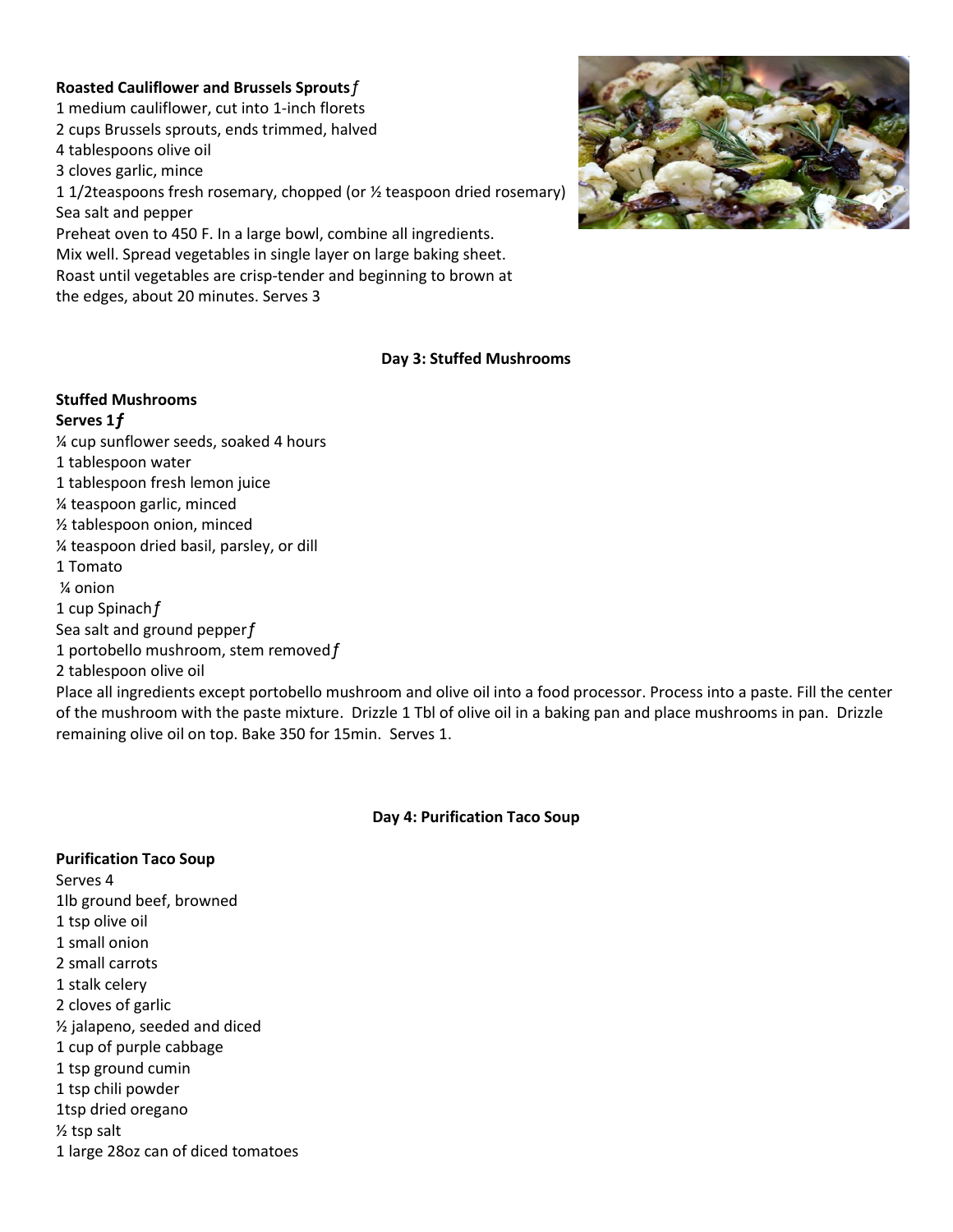1 can(8oz) of tomato sauce

4 cups of chicken broth

1 small zucchini, cubed

1 small yellow squash, cubed

Juice of 1 lime

Optional toppings: cilantro, red onion, diced avocado, salsa

Brown ground beef. Sauté the onion, carrot, and celery until tender 5-7 minutes. Add garlic, jalapeno, cabbage, cumin, chili powder, oregano and salt. Stir to combine and cook for 5 min. Add diced tomatoes and tomato sauce, chicken stock and summer squash. Turn heat to medium high and bring to a simmer. Simmer for 20min. Add lime juice and season to taste with salt and pepper. Serve in deep bowls and added optional toppings.

# **Day 5: Stuffed Sweet Potatoes Southwestern Style**

# **Stuffed Sweet Potatoes Southwestern Style**

http://skinnyms.com/stuffed-sweet-potatoes-southwestern-style/

Yields: 4 | Serving Size: 1 potato | Calories: 215 | Total Fat: 2 g | Saturated Fat: 1 g | Trans Fat: 0 g | Cholesterol: 0 mg | Sodium: 15 mg | Carbohydrates: 43 g | Dietary Fiber: 8 g | Sugars: 3.5 g | Protein: 8.5 g | SmartPoints: 6 |

Ingredients

- 4 small sweet potatoes
- 1 teaspoon olive oil
- 1 small red onion, diced
- 1 clove garlic, minced
- 1 teaspoon ground cumin
- 1/2 teaspoon chili powder
- $\bullet$  1 cup canned, chopped tomatoes with juices
- 1/2 cup cooke[d black beans](http://astore.amazon.com/cleaneatinggroceries-20/detail/B000GZW5OS)
- 2 tablespoons fresh chopped cilantro
- Sea salt and freshly ground pepper, to taste

# Directions

Preheat oven to 400 degrees F.

Put the sweet potatoes on baking sheet and bake for 30 minutes. Remove from oven, prick a few times with a fork and put back in the oven for 30 more minutes or until tender.

While the sweet potatoes are baking, heat a medium skillet over medium heat. Add the olive oil and the onions. Cook for 2 minutes, until the onions are softened, but not translucent. Add the garlic and cook for 30 more seconds, and then add the cumin, chili powder, and a pinch of salt. Add the tomatoes and beans. Stir until combined; add the cilantro and season with salt and pepper to taste.

To serve, remove the sweet potatoes from the oven, slice down the middle and season lightly with salt. Divide the filling between the potatoes and serve.

# **Day 6: Greek Quinoa Bowls**

### **Greek Quinoa Bowls Serves 1**

Layer 1: ½ cup of cooked quinoa

Layer 2: 3oz of cooked chicken seasoned with chicken shwarma seasoning or greek seasoning

Layer 3: 1 cup of spinach

Layer 4: Marinated Veggies

1 Tomato, ½ bell pepper, ¼ onion, ¼ cucumber, 1 banana pepper, 4 black olives 1/4c olive oil, 3T of red wine vinegar, 1tsp of oregano, salt & pepper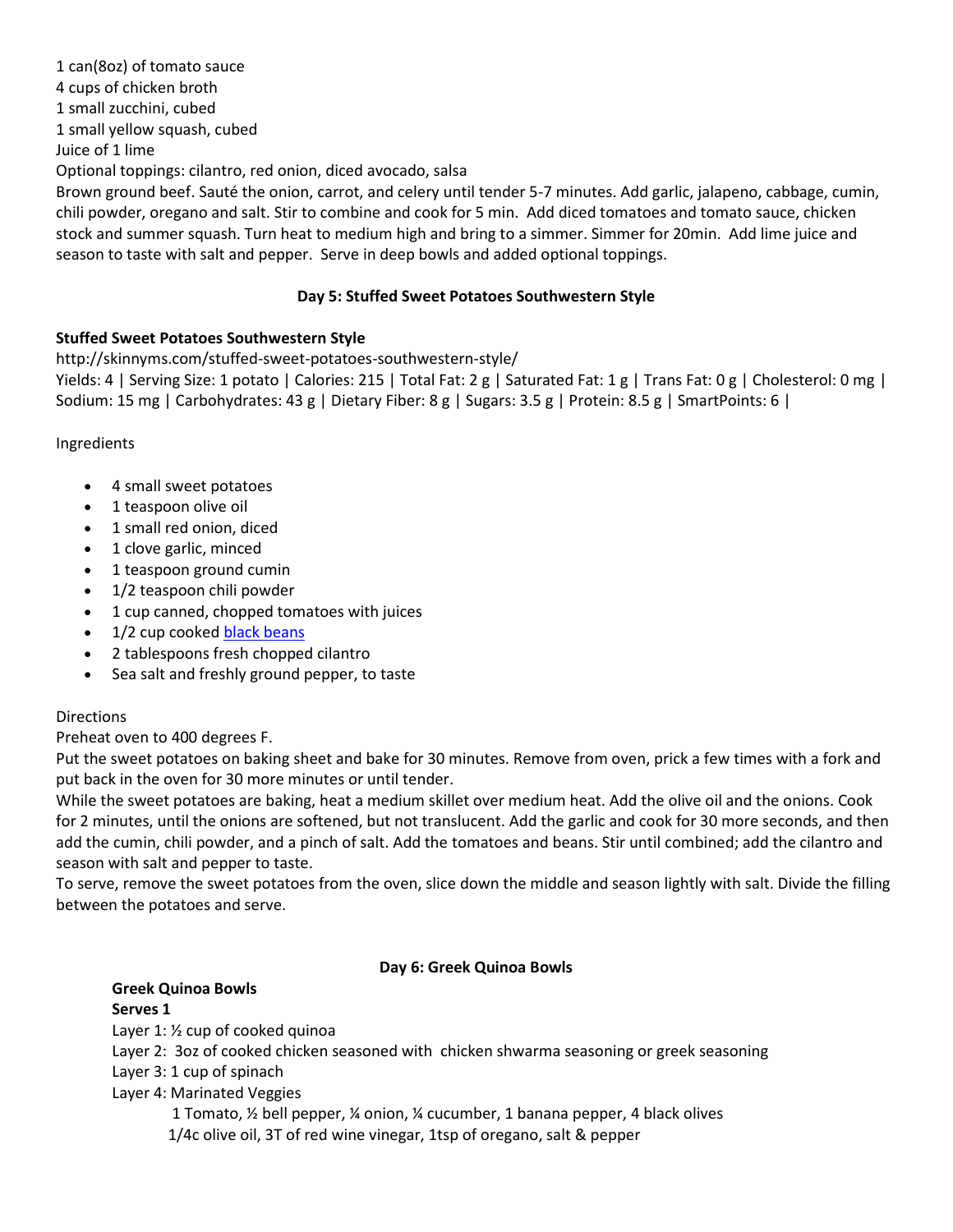#### **Day 7: Turkey Breast & Roasted Root Veggies**

Turkey Breast Leftovers from Day 2: You can heat up by warming in a pan with some oil

Roasted Root Vegetablesƒ 1 beet, red or golden, trimmed, scrubbed, and chopped $f$ 1 butternut squash, peeled and seeded, chopped f 1 large yam, peeled, chopped 1 large parsnip, peeled, chopped  $f$ 1 large carrot, peeled, chopped $f$ ½ red onion, chopped 6 cloves garlic, chopped or whole 3 tablespoons fresh thyme leaves $f$ 3 tablespoons extra-virgin olive oil Sea salt and pepper



Preheat oven to 425 F. Placed all chopped vegetables into a large bowl with garlic, thyme leaves, and olive oil. Toss to coat evenly. Spread vegetables out evenly on a cookie sheet in a single layer. Sprinkle with sea salt and pepper. Place vegetables in the oven and bake for about 45 minutes, stirring once halfway through baking, until vegetables are tender and starting to turn golden.

### **Day 8: Spaghetti Zoodles**

## **Spaghetti Zoodles Serves 4**

3-4 medium to large zucchini 1 24 oz jar of Orangic (no sugar) Marinara Sauce 1 lb. Ground Turkey or Ground Beef 1 Tbsp of Extra Virgin Olive Oil 1/2 tsp Italian Seasoning 1/2 tsp Oregano 1/4 tsp of Red Pepper Flakes **Instructions:**

In a large skillet, add Extra Virgin Olive Oil and bring to medium heat. Add ground turkey and brown the meat. Add a jar of your favorite organic Marinara Sauce to the browned turkey and let simmer over low – medium heat. Add Italian Seasoning, Oregano, Red Pepper Flakes. Simmer for another 15-20 minutes that way the spices can all blend together. Serve of spiralized zucchini zoodles.

#### **Day 9: Meditteran Hummus Bowl**

#### **Meditteran Hummus Bowl**

#### **Serves 1**

Layer 1: 1/2cup cooked quinoa

3oz of cooked chicken seasoned with chicken sharwma seasoning 3Tbl of Hummus Marinated Veggies: ½ cucumber, 1 tomato, ¼ red onion